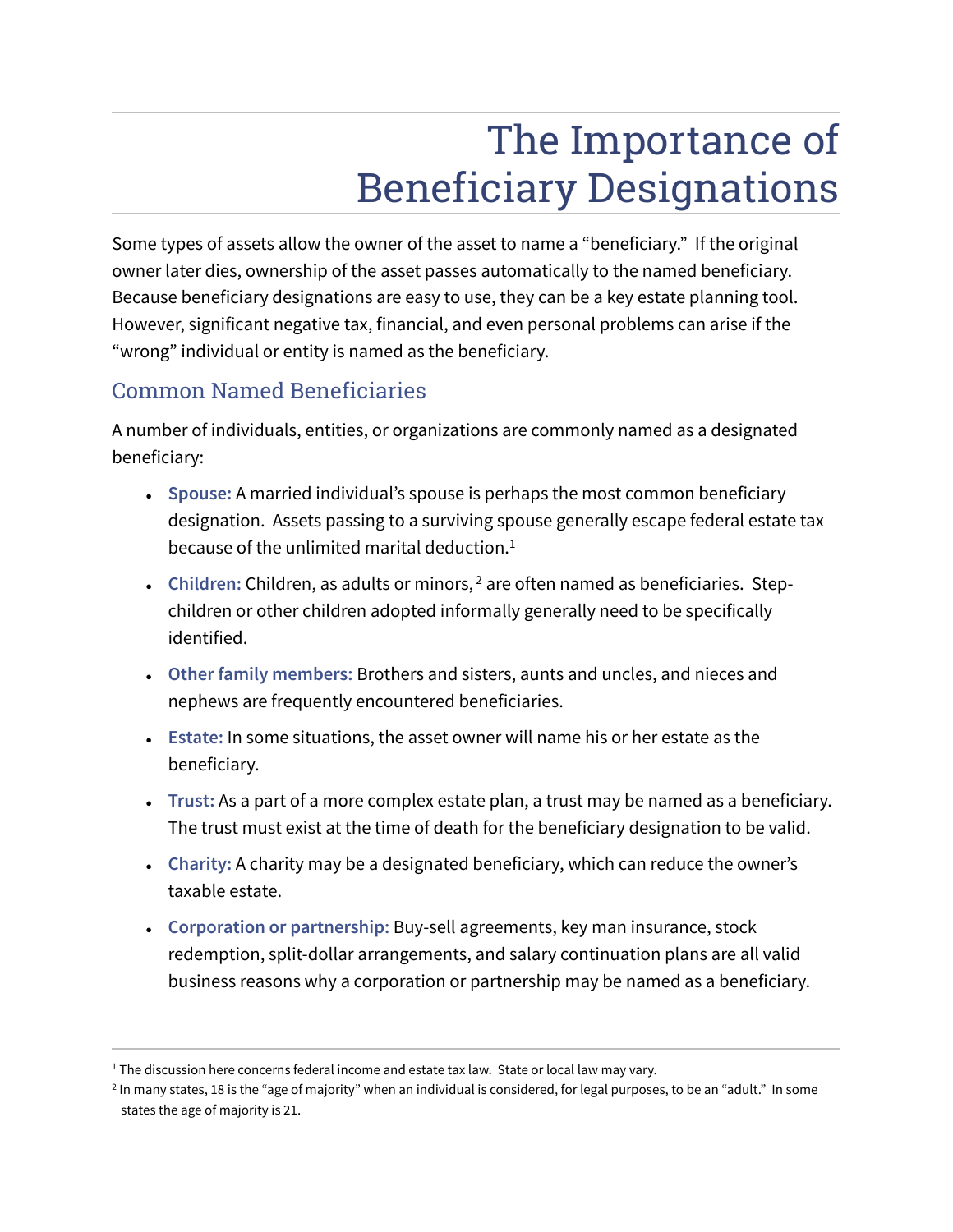# The Importance of Beneficiary Designations

#### General Considerations in Making Beneficiary Designations

There are a number of general issues to consider when using beneficiary designations:

- **Keep beneficiary designations current:** Divorce, the birth of a child, the death of a beneficiary, or any number of other life changes can result in the need to update a beneficiary designation. Lack of planning can result in an ex-spouse receiving retirement benefits intended to provide for others or for assets to inadvertently be paid to the estate when a named beneficiary has predeceased the owner.
- **Your estate or executor as the beneficiary:** In these situations, the transferred assets must generally go through a costly and time-consuming court-supervised process known as "probate." During probate the proceeds can be subject to the claims of creditors. In some situations there may be valid estate planning reasons for naming the estate as a beneficiary.
- A minor as beneficiary: In most states, a minor generally cannot legally enter into contracts or own property. If a minor is named as the beneficiary of an asset, the end result is frequently an expensive court-appointed guardianship with court supervision of the use of these funds. Once reaching his or her majority, the individual then takes control of the assets.
- **Per Capita vs. Per Stirpes:** A beneficiary designation form will generally use one of these two terms to specify how an asset will be distributed if a named beneficiary predeceases the asset owner. In a "Per Capita" distribution, generally, each survivor (a living beneficiary or a deceased beneficiary's heirs) receives an equal share. In a "Per Stirpes" distribution, generally, a deceased beneficiary's heirs divide his or her share into equal portions. Many states have modified these rules.
- Spousal rights: In some states, a surviving spouse may have the right to claim a portion of a decedent's estate, including part of assets that can be transferred by a beneficiary designation. In Community Property<sup>1</sup> states, a surviving spouse may have rights that need to be considered.

<sup>1</sup> The Community Property states are Arizona, California, Idaho, Louisiana, Nevada, New Mexico, Texas, Washington, and Wisconsin. In Alaska, spouses may opt-in to a community property arrangement.